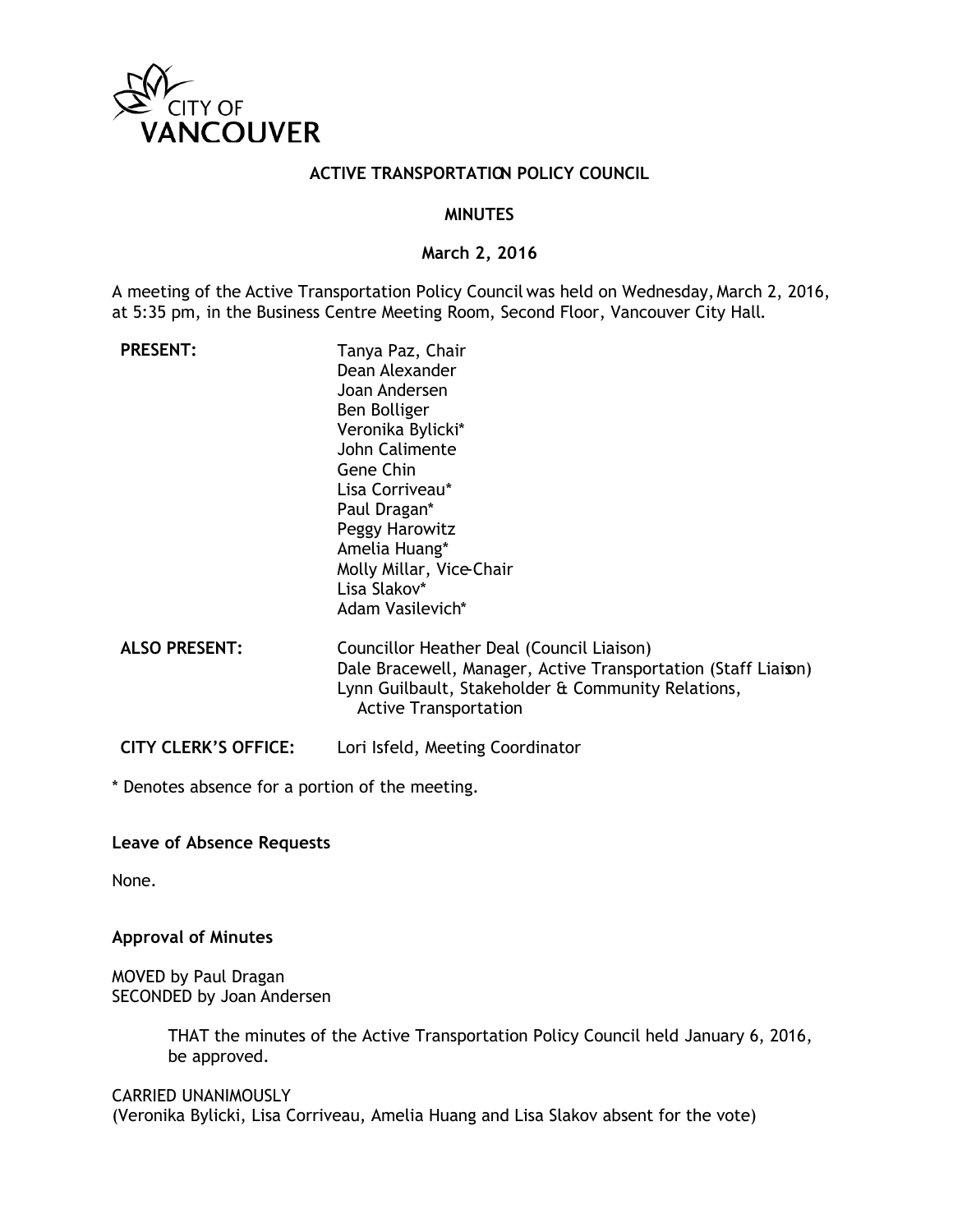# **1. Presentation – False Creek Flats**

Jesse Weibe, Strategic Transportation Planning Branch and Cory Dobson, Planner, Vancouver – Downtown, provided a presentation, and along with Devan Fitch, Engineer, Strategic Transportation Planning Branch, responded to questions regarding arterial options being explored by staff. It was noted the False Creek Flats Planning Program is in preliminary stages and that the Committee's feedback will be requested again once the public consultation phase is underway.

## **2. Council Liaison Update**

The Council Liaison provided updates and discussion ensued on a variety of active transportation topics and matters dealt with at recent Council meeting, including Burrard Bridge and the trail connectivity project.

## **3. Chair and Member Updates**

## **(a) Skateboards and Other 4-wheeled Vehicles in Bike Lanes**

Discussion ensued regarding skateboards and other active transportation modes in bike lanes.

## **(b) 10th Avenue Stakeholder Advisory Group**

The Chair and staff provided an update.

## **(c) ATPC Priorities 2016-2017**

To be dealt with under Item 5.

## **(d) Update on Vancouver Public Space Network**

Adam Vasilevich an updated on a Vancouver Public Space Network project with the City of Vancouver to complete an inventory of public spaces in downtown Vancouver.

## **(e) Vancouver School Board Update**

Peggy Harowitz advised she has met with Trustee Fraser for an initial discussion of VSB active transportation issues.

## **(f) Car-Free Days**

Amelia Huang provided an update on preparations for 2016 West End, Main Street and Commercial Drive Car-Free Days.

## **(g) HUB Vancouver/UBC Local Committee**

Lisa Slakov provided an update on HUB's Vancouver UBC Local Committee activities.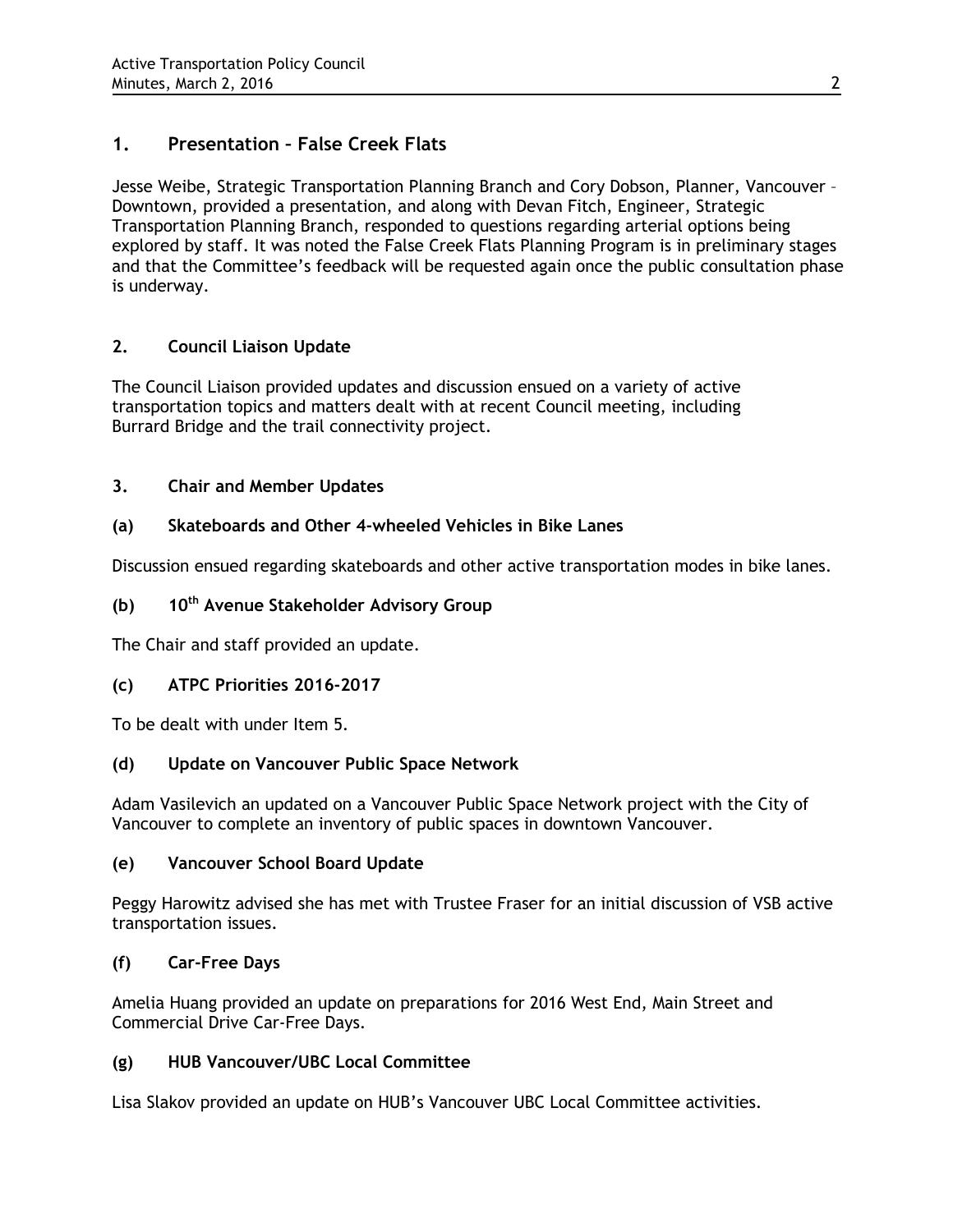### **4. Park Board/School Board Liaison Updates**

None. The Chair noted reports for February were previously circulated by both the Park Board and School Board Liaisons.

### **5. ATPC 2016-2017 Priorities Update**

Following discussion on the recommendations set out in the minutes from the Active Transportation Priorities meeting that took place on February 24, 2016, it was

MOVED by Lisa Slakov SECONDED by Amelia Huang

> THAT the Active Transportation Policy Council approves the following as its Priorities List for 2016-17 (remainder of the term):

### **Improving Planning and Design**

- Complete streets (*Policies Subcommittee)*
- Car-free spaces
- Parking (*Projects Subcommittee)*

#### **Improving Safety**

- Vision Zero (*Policies Subcommittee)*
- Lower speed limits (*Policies Subcommittee)*
- Transit hubs (*Projects Subcommittee)*

### **Improving Partnerships & Promotions**

- Promotions and enabling
- Promoting active transportation through partnerships
- Civic engagement
- Make reporting on this theme a standing ATPC agenda item

FURTHER THAT the Active Transportation Policy Council Subcommittees report back with details of potential ways to action these themes and projects.

#### CARRIED UNANIMOUSLY

**6. Subcommittee Updates**

### **(a) Projects Subcommittee Update**

*(i) Parking Policy Recommendations* 

It was agreed to postpone this matter to the next regular meeting.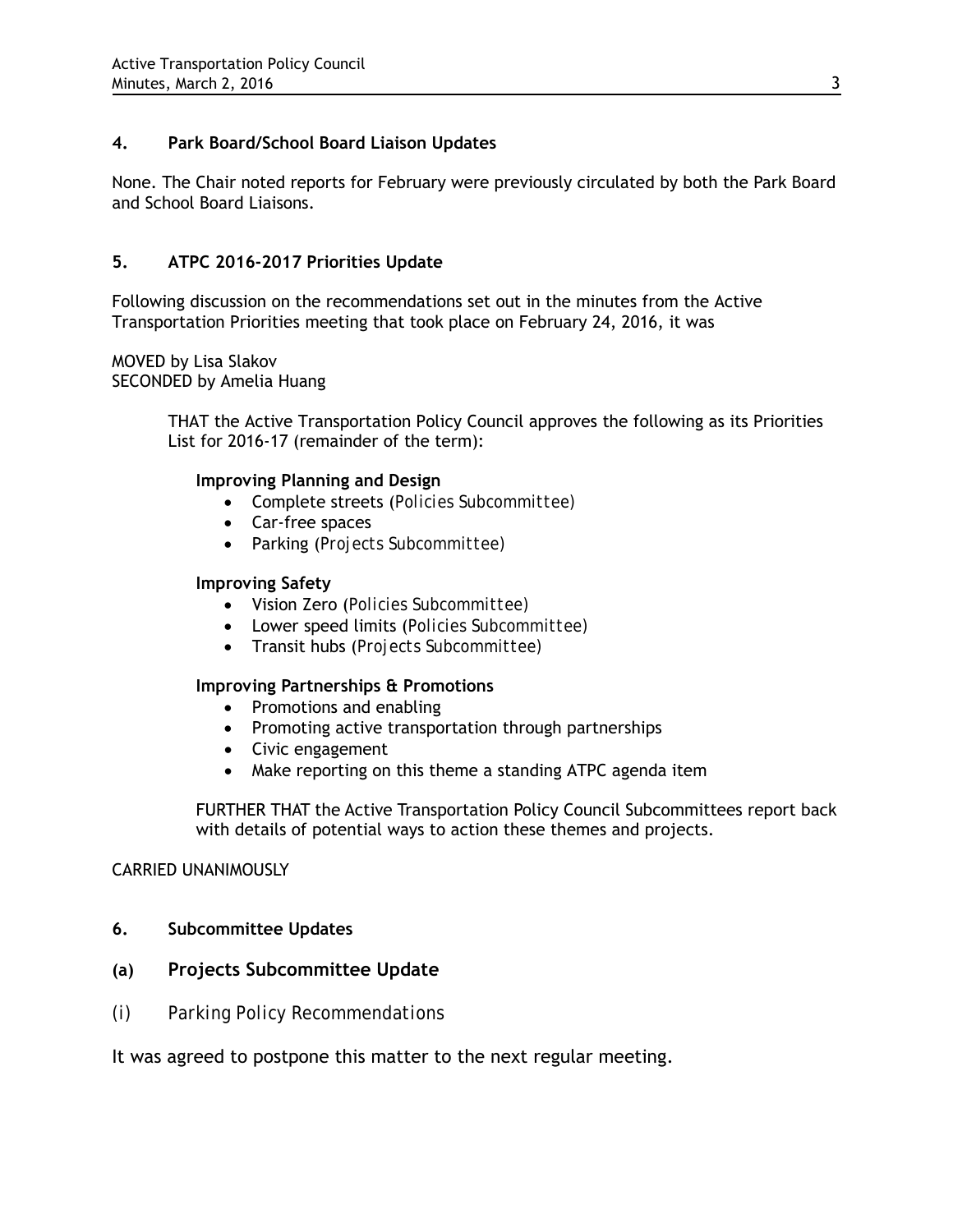### **(b) Policy Subcommittee Update**

*(i) Complete Streets Recommendations*

Postponed to a future meeting.

*(ii) 800 Robson Street*

The Committee discussed the permanent closure of 800 Robson Street, including potential impacts on motor vehicle traffic.

Following discussion, it was

MOVED by Lisa Slakov SECONDED by Lisa Corriveau

#### WHEREAS

- 1. The Active Transportation Policy Council is in favour of car-free spaces to increase opportunities for active transportation.
- 2. The Active Transportation Policy Council passed a motion on November 21, 2012, supporting the permanent closure of 800 Robson Street to all motor vehicle traffic.
- 3. The Active Transportation Policy Council passed a motion on April 22, 2015, stating that the design of all car-free spaces should incorporate all active transportation modes, as much and as often as is feasible. The Robson Redux designs were part of a program that has discouraged active transportation even though active transportation was previously encouraged through that block.
- 4. Sections of Robson Street including the 800 block will be closed in 2016 for an extended period of construction.
- 5. It is often easier to make transportation changes after people have adapted to changes in traffic flow during an extended construction period.
- 6. The City is looking for opportunities to create great car-free spaces downtown.

#### THEREFORE BE IT RESOLVED

THAT the Active Transportation Policy Council urges City Council to make the 800 block of Robson Street a permanent space for non-motorized transportation after the 2016 construction is complete.

FURTHER THAT the design and activation plan ensures that all modes of active transportation are encouraged to use the space as much and as often as is feasible.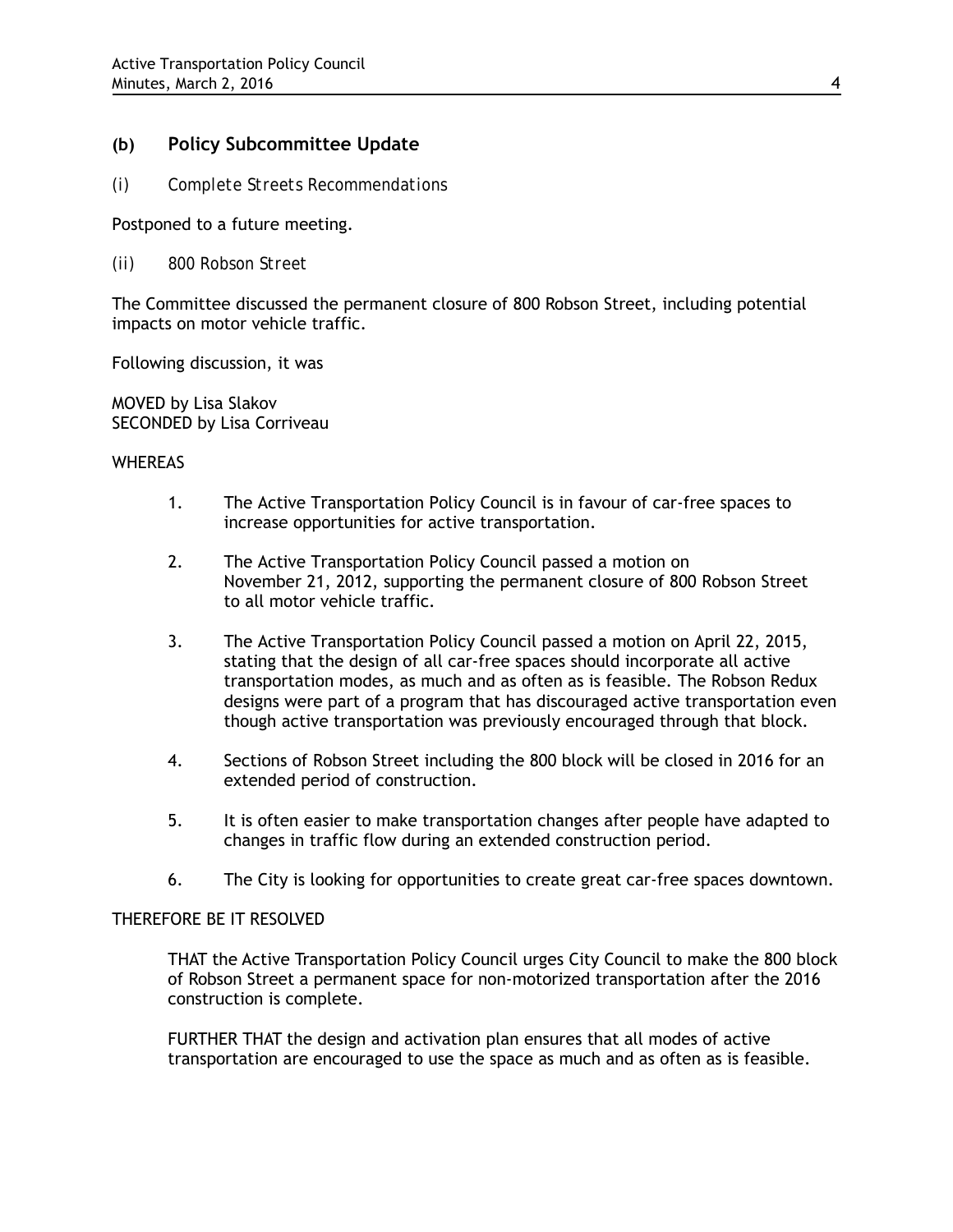AND FURTHER THAT the City work with TransLink to design the most direct alternative transit route between the West End and primary transit and shopping destinations in the downtown core, and to consider design options such as designated bus lanes on Georgia Street.

#### CARRIED

(John Calimente opposed) (Paul Dragan and Adam Vasilevich absent for the vote)

### **8. Staff Liaison Update**

Lynn Guilbault and the Staff Liaison provided updates on upcoming activities for the Active Transportation Branch, including public consultation and progress on the projects listed below. Discussion and questions on a variety of matters ensued.

- Public Bike Share program
- Stanley Park Causeway
- Bike To Work Week
- $\bullet$  10<sup>th</sup> Avenue Bikeway
- South False Creek Seawall
- Downtown Bike Network open house
- Plan to protect Cypress Street, West  $7<sup>th</sup>$  Avenue and West 10<sup>th</sup> Avenue from shortcutting motor vehicle traffic
- Joyce Precinct review
- Pro Bike Pro Walk Pro Place convention

It was agreed to use the April working session meeting to work on the Committee's priority recommendations for new bike ways, which had been previously requested by the Council Liaison.

### **9. New Business**

### **(a) Other Business – Compass Card**

Following discussion on privacy issues regarding the Compass Card's "10-tap history", it was agreed to refer the matter to the next Policies Subcommittee meeting.

### **(b) Active Transportation in Construction Zones**

Postponed to a future meeting.

### **ADJOURNMENT**

MOVED by Veronika Bylicki SECONDED by Molly Millar

THAT the meeting be adjourned.